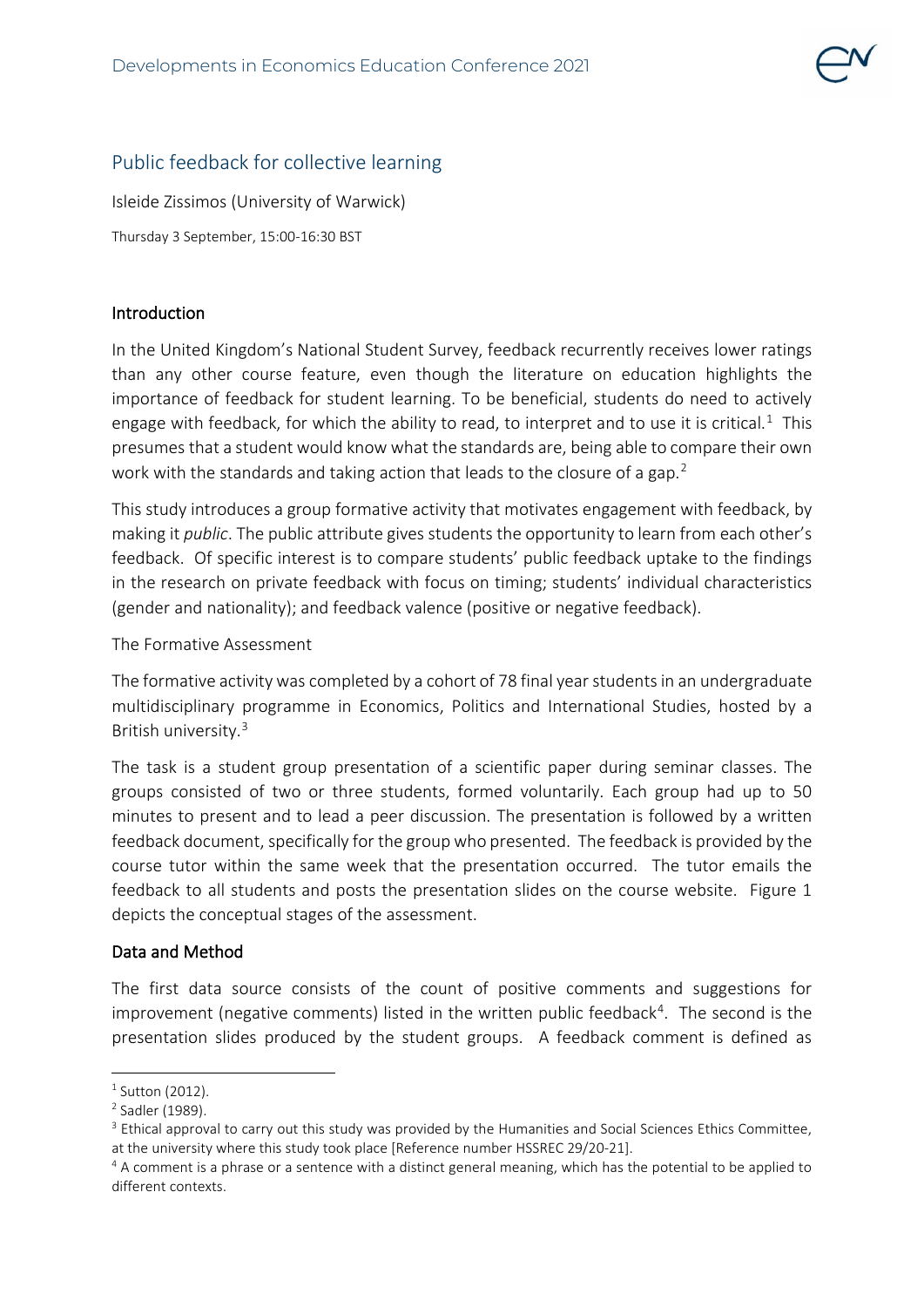"uptake" to a given presentation if the comment is manifested in any slide(s) of the presentation following a feedback document that was previously made public to the students. To complement the main dataset, this study uses secondary data from university's administrative records on student gender and nationality. The quantitative analysis uses ttests and correlations to compare feedback uptake in terms of timing, gender, and nationality.

### Results

Preliminary results suggest that students' responses to public feedback are consistent with the responses to feedback received in private found in other studies. The feedback uptake ratios (the average number of feedback comments uptake divided by the average number of comments) decrease after 2 weeks of receiving the feedback for all possible elapsed times suggesting that the "ideal" time for students to receive feedback is within two weeks after taking the assessment. The same measure was used to analyse correlations for gender and nationality. The results suggest overseas students do observe feedback provided to their peers more often than their UK/EU counterparts. Moreover, a greater magnitude in the differences is observed if the students are overseas females.



Figure 1: Conceptual Stages of the Formative Activity

## **Discussion**

The literature has put forward different reasons for overseas and female students' distinctive behaviour. For example, female and overseas students might have more intrinsic motivation than their peers, spend more time studying and more often connect knowledge acquired in